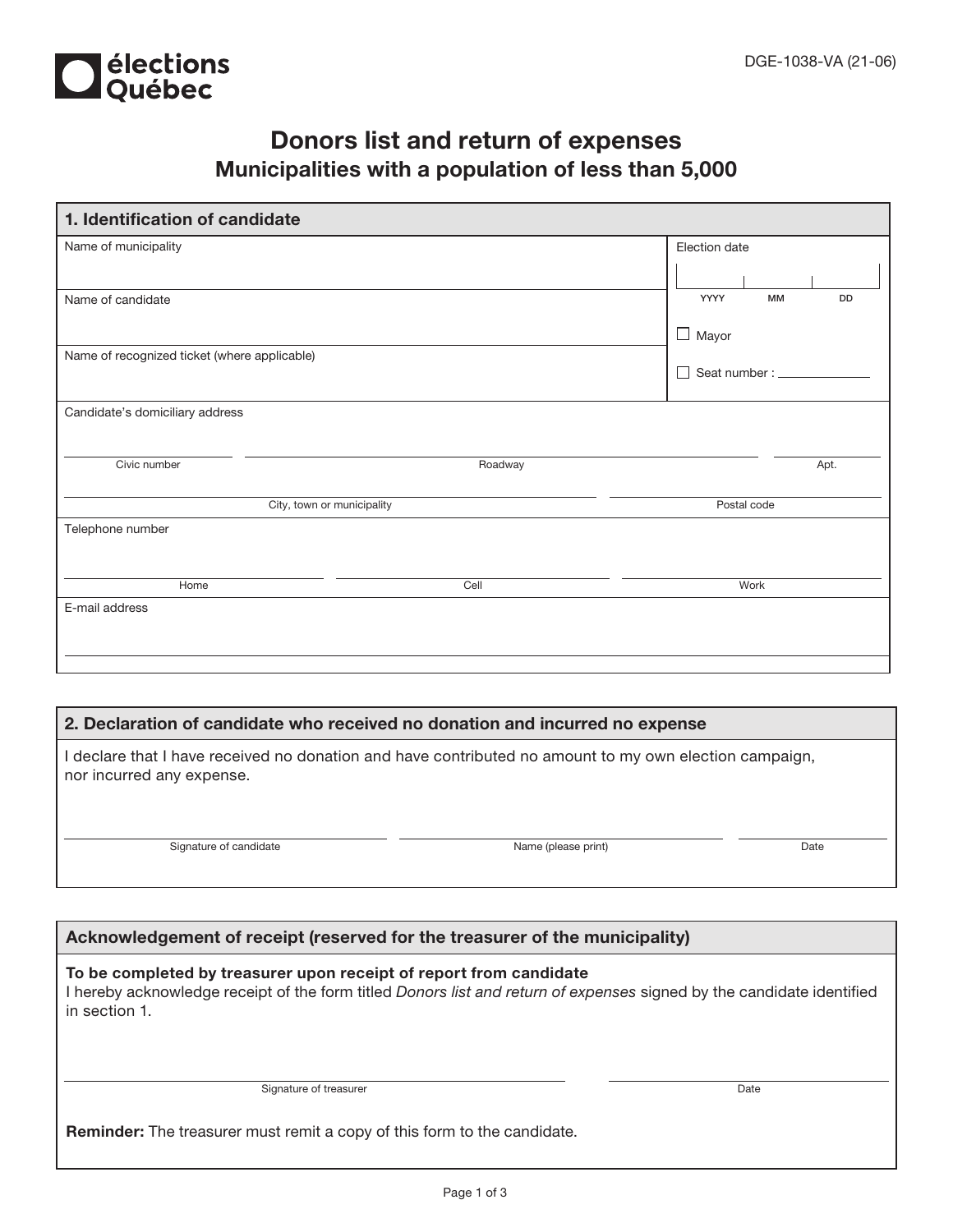|                          | 3. Personal donation of the candidate                                                                                                          |                                                              |                                                                                                                                                                 |                       |                  |                       |                       |
|--------------------------|------------------------------------------------------------------------------------------------------------------------------------------------|--------------------------------------------------------------|-----------------------------------------------------------------------------------------------------------------------------------------------------------------|-----------------------|------------------|-----------------------|-----------------------|
|                          | Surname and given name of the candidate                                                                                                        |                                                              | Equal to the total amount of expenses paid by a candidate out of his or her<br>Amount of personal donation (total A):<br>own property (must not exceed \$1,000) |                       |                  |                       | ₩                     |
|                          | 4. List of donors who made one or more donations                                                                                               | totalling over \$50                                          |                                                                                                                                                                 |                       |                  |                       |                       |
|                          | Surname and given name                                                                                                                         | Domiciliary address<br>(civic number, roadway,<br>apartment) | Municipality                                                                                                                                                    | <b>Postal</b><br>code | Donation<br>(\$) | payments<br>Number of | Method of<br>payments |
| $\overline{\phantom{0}}$ |                                                                                                                                                |                                                              |                                                                                                                                                                 |                       |                  |                       |                       |
| $\mathbf{\Omega}$        |                                                                                                                                                |                                                              |                                                                                                                                                                 |                       |                  |                       |                       |
| S                        |                                                                                                                                                |                                                              |                                                                                                                                                                 |                       |                  |                       |                       |
| 4                        |                                                                                                                                                |                                                              |                                                                                                                                                                 |                       |                  |                       |                       |
| 5                        |                                                                                                                                                |                                                              |                                                                                                                                                                 |                       |                  |                       |                       |
| ဖ                        |                                                                                                                                                |                                                              |                                                                                                                                                                 |                       |                  |                       |                       |
| Z                        |                                                                                                                                                |                                                              |                                                                                                                                                                 |                       |                  |                       |                       |
| $\infty$                 |                                                                                                                                                |                                                              |                                                                                                                                                                 |                       |                  |                       |                       |
| ၜ                        |                                                                                                                                                |                                                              |                                                                                                                                                                 |                       |                  |                       |                       |
| $\overline{a}$           |                                                                                                                                                |                                                              |                                                                                                                                                                 |                       |                  |                       |                       |
| H                        |                                                                                                                                                |                                                              |                                                                                                                                                                 |                       |                  |                       |                       |
| <u>인</u>                 |                                                                                                                                                |                                                              |                                                                                                                                                                 |                       |                  |                       |                       |
|                          |                                                                                                                                                |                                                              | Total donations over \$50 (total B):                                                                                                                            |                       | $\pmb{\varphi}$  |                       |                       |
|                          |                                                                                                                                                |                                                              | Total donations of \$50 or less (total C):                                                                                                                      |                       | $\theta$         |                       |                       |
|                          |                                                                                                                                                |                                                              | Total donations from all donors (A+B+C):                                                                                                                        |                       | $\theta$         |                       |                       |
|                          | Reminder: A person other than the candidate may not contribute more than \$200. A candidate may contribute a maximum of \$1,000 to promote his |                                                              |                                                                                                                                                                 |                       |                  |                       |                       |

or her own election. or her own election.